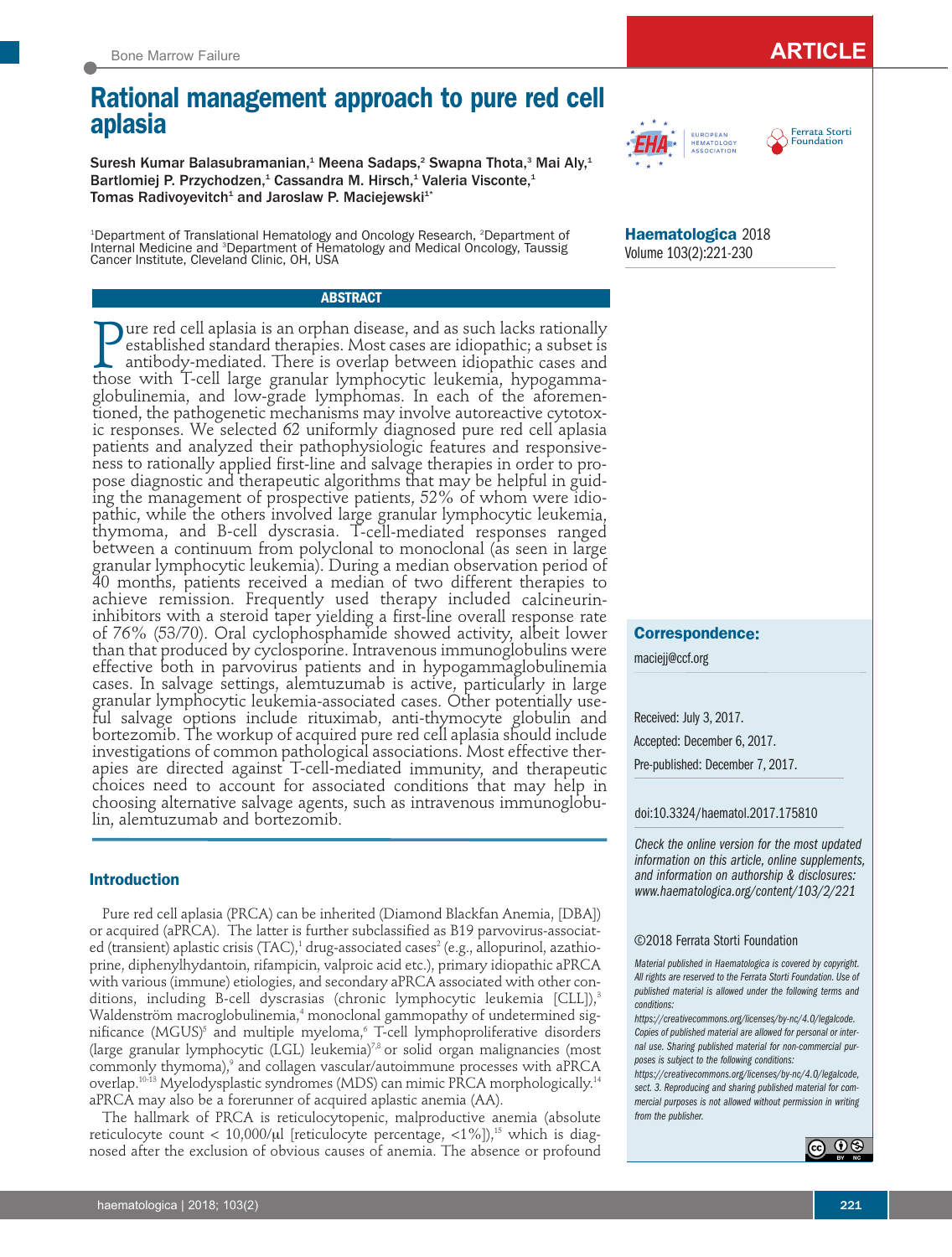Table 1. Patient characteristics (including immunological/molecular characteristics) in different acquired immune-mediated PRCA groups.

| <b>Characteristics</b>         | LGL/PRCA (14)   | <b>Idiopathic PRCA with</b><br>thymoma (9) | <b>True idiopathic PRCA</b><br>without thymoma (32) |
|--------------------------------|-----------------|--------------------------------------------|-----------------------------------------------------|
| Sex (male)                     | 9(64%)          | 4(44%)                                     | 18(56%)                                             |
| Age (median years, range)      | 68 (32-82)      | $54(25-89)$                                | $60(28-87)$                                         |
| Hb $g/dl$ (mean $\pm SD$ )     | $6.8 \pm 2.1$   | $6.8 \pm 2.5$                              | $7.9 \pm 2.3$                                       |
| $EPO$ mIU/mI (mean $\pm SD$ )  | $1318 \pm 1062$ | $3393 \pm 1959$                            | $1368 \pm 1199$                                     |
| Reticulocyte % (mean $\pm$ SD) | $0.6 + 0.5$     | $0.3 \pm 0.5$                              | $0.4 \pm 0.3$                                       |
| $M: E$ ratio (mean $\pm SD$ )  | $13 \pm 10$     | $9\pm2$                                    | $13\pm9$                                            |
| $MGUS+ (n)$                    | 3/14            | none                                       | 4/32                                                |
| Hypogammaglobulinemia (n)      | 3/14            | 2/9                                        | 6/32                                                |
| $TCR (+/tested)$               | 14/14           | 2/6                                        | 6/30                                                |
| CD4/CD8 (median)               | 0.2             | 0.6                                        | 1.5                                                 |
| $CD16/56$ (median)             | 1.5             | 18.0                                       | 7.0                                                 |
| $v\beta$ expansion (+/tested)  | 13/14           | 1/9                                        | 5/32                                                |
| $STAT3 (+/tested)$             | 5/11            | 0/5                                        | 0/12                                                |

EPO: erythropoietin; Hb: hemoglobin; LGL/PRCA: large granular lymphocytic leukemia related/pure red cell aplasia; M:E: myeloid-erythroid ratio; MGUS: monoclonal gammopathy of undetermined significance; TCR: T-cell rearrangement.

depletion of erythroid precursors is *sine qua non* for PRCA. Secondary PRCA is often dominated by the underlying disease. B19-associated PRCA is due to the lytic activity of the virus on pronormoblasts,<sup>16</sup> which is seen as large proerythroblasts with vacuolated cytoplasm and pseudopodia ("giant pronormoblasts").

After the exclusion of viral etiologies, congenital diseases and drug reactions, idiopathic PRCA would be the most common cause, with the majority of cases thought to be mediated by autoreactive T-cells. This is likely *via* selective T- or natural killer (NK)-cell-mediated killing of erythroid colony (CFU-E) and burst (BFU-E) forming units, thereby inhibiting red cell precursor progression to mature erythrocytes.<sup>7,17-20</sup> By analogy with acquired neutropenia, "idiopathic" PRCA is typically T-cell-mediated. In contrast, "autoimmune PRCA" mediated by antibodies is less common,10,13 and most anti-erythroid antibodies would typically result in immune hemolytic anemia. Anti-erythropoietin (EPO) antibody-mediated PRCA induced by recombinant EPO can be considered as a specific form of autoimmune-PRCA.21,22 Thymoma-associated PRCA may be either considered as secondary or primary with immune etiology. While some patients respond to T-celldirected immunosuppression, other patients have underlying diseases that involve humoral immunity (e.g., relation to myasthenia gravis), $9$  and those are cases which are less responsive to such therapies. A similar association is suggested by the occurrence of PRCA in the context of Good's syndrome (thymoma, combined variable immunodeficiency and PRCA).<sup>23</sup>

Although PRCA is rare, it is very diverse. This diversity seems to be related to overlapping pathologic and clinical associations for which systematic studies of these correlations have not been performed. Clearly, the rarity of the disease precludes the accumulation of clinical experience based on clinical trial evidence. Instead, current practices are mostly driven by retrospective analyses of case reports and series. Using data from a large number of PRCA patients seen in our center, we analyzed clinical presentations, pathophysiologic features, and clinical responses to different therapeutic options.

## **Methods**

### **Patient populations**

Based on uniformly defined criteria (*Online Supplementary Table S1*), 62 cases of PRCA, confirmed by bone marrow biopsy and treated at the Cleveland Clinic between the years 2000 and 2016, were included in the retrospective analysis (*Online Supplementary Table S2* and *Online Supplementary Figure S1*). Informed consent was obtained per protocols approved by the Institutional Review Board in accordance with the Declaration of Helsinki. Clinical parameters of the patients, including demographics, blood counts, treatment specifics, and survival times, were obtained from medical records. The primary end-point was a hematological response in terms of an appropriate rise in reticulocytes/hemoglobin and becoming transfusion-independent, as determined by two separate measurements after the first eight weeks of initiating the treatment. This is the earliest time for assessment of response. By contrast, borrowed from more systematic studies in aplastic anemia and systemic immunosuppression, response was again assessed at the 3-month milestone, and in less common circumstances monitored for six months until defining it as a non-responder to a particular treatment. Normal blood counts were determined using hospital standards.

#### **Response criteria**

Complete response (CR) was defined by an appropriate rise in the reticulocyte count, commensurate to the level of hemoglobin rise, in addition to becoming transfusion-independent followed by subsequent normalization of hemoglobin levels after eight weeks of initiating the treatment (*Online Supplementary Table S3*). Partial response (PR) was defined when there was no appropriate rise in reticulocyte count and the patient was still anemic, but their transfusion requirement became less frequent than it was prior to initiating the drug. No response (NR) was defined when none of the above criteria were met at the end of eight weeks. Complete response rate (CRR) was calculated as the percentage of patients with CR over the total number of patients who received the drug. Overall response rate (ORR) was calculated as the percentage of patients with both CR and PR over the total number of patients who received the drug. We have distinguished primary and a coassociated PRCA cases. In those secondary cases with T-cell large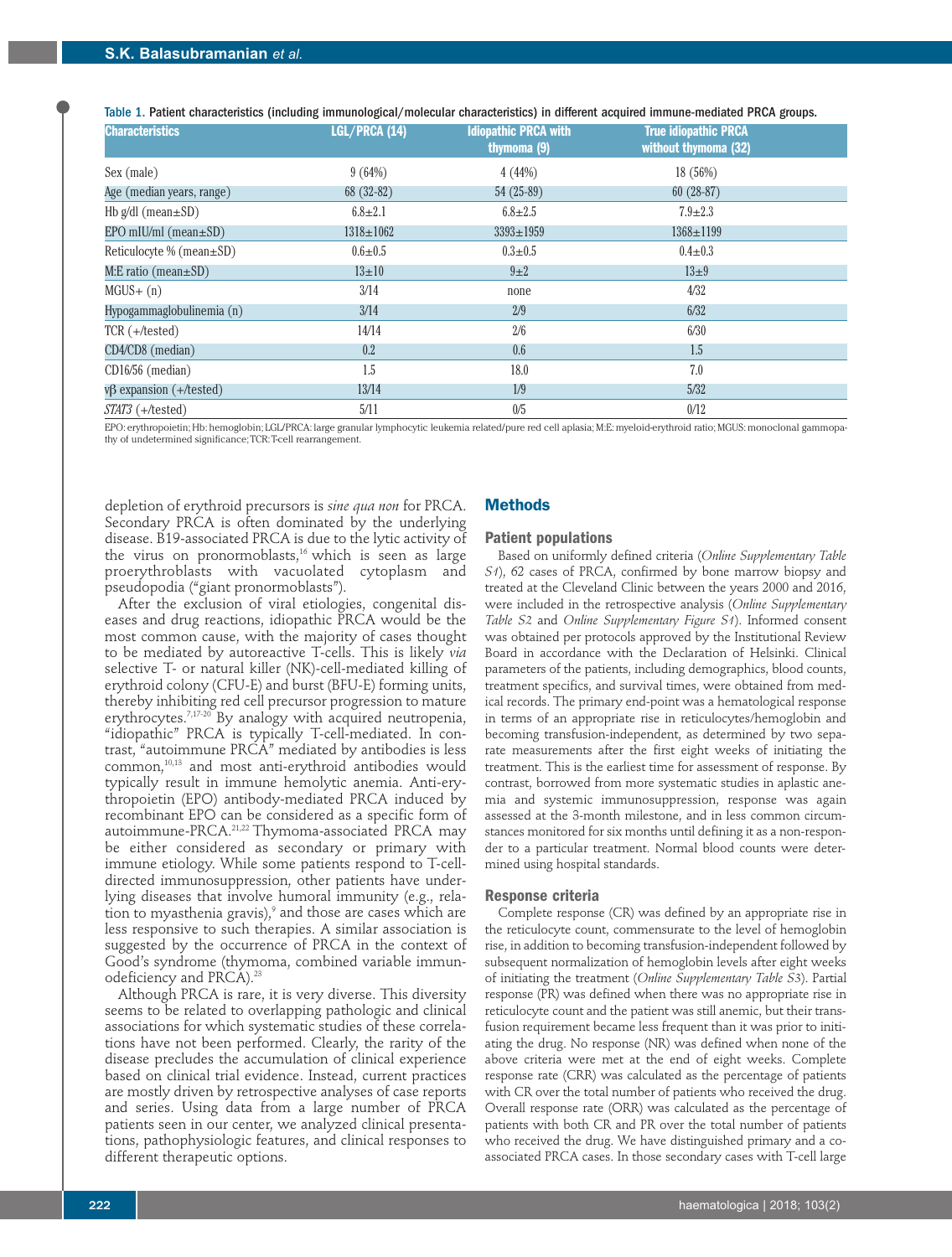granular lymphocytic (T-LGL) leukemia, the corresponding LGL leukemia treatment would not differ from that of "idiopathic" PRCA, and response in LGL would be determined according to the improvement of anemia. However, in cases associated with B-cell dyscrasia, B-cell modalities would include rituximab or bortezomib. In the latter cases, the response was monitored by monoclonal protein levels, but due to the low number of cases, a correlation between the level of decrease in M-protein and the overall response was not statistically established.

#### **DNA Targeted Sequencing**

Targeted sequencing was completed using Nextera Custom Enrichment library (Illumina). The custom targeted panel consisted of capture probes for genes known to be relevant in MDS, acute myeloid leukemia (AML) and other hematologic malignancies (both somatic and germline targets, N=169). The list of genes targeted can be found in *Online Supplementary Table S4.* The enriched targets were subjected to massive sequencing using Illumina MiSeq sequencer, with an average target depth of 260x.



CTL: cytotoxic lymbhocytes; E:M: erythroid-myeloid ratio; LGL: large granular lymphocytes; PRCA: pure red cell aplasia; aPRCA: acquired PRCA.

Figure 1. Pathogenesis of pure red cell aplasia (PRCA) in our cohort. (A) Different causes of PRCA affect red cell production in different ways. Parvovirus causes direct cytolysis of erythroid precursor cells. Several drugs are implicated in causing PRCA, probably through a direct toxic effect. EPO antibodies can recognize antigens at the erythroid burst forming unit (BFU-E) level and cause PRCA. There is a wide range of antigen recognition by CTL exhibiting a polyclonal response, seen as negative TCR (T-cell gene rearrangement) by testing, which, however, still causes PRCA, probably by direct cytotoxicity. At the other end of the spectrum are LGLs that are monoclonal with *STAT3* mutations and can recognize antigens at the erythroid precursor level, and thus cause PRCA. (B) Flow cytometry Vβ analysis of the peripheral blood of individual representative patients from the cohort shows clonal skewing. Illustration shows a spectrum of polyclonal to oligoclonal to monoclonal response of CTL in individual patients with PRCA.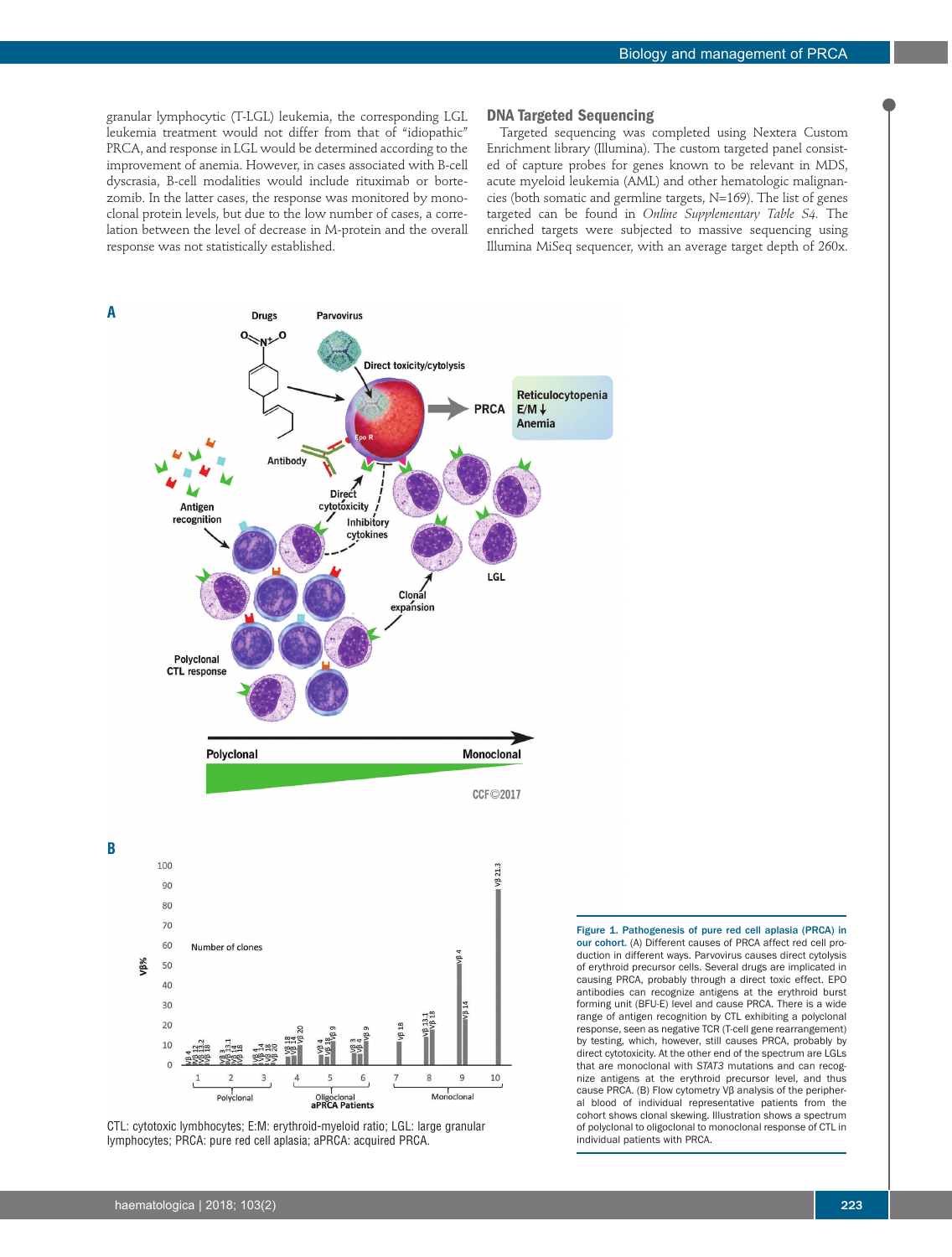The generation of BAM (.bam) files (alignment with Burrows-Wheeler Aligner [BWA] 0.7.9a) with its preprocessing and detection of somatic point mutations / insertions and deletions was carried out in accordance with the Genome Analysis Toolkit (GATK) best practices. Only variants with high-quality reads and a minimum depth of at least 20 and six positives were considered for further analysis. Sequencing results were annotated using ANNOVAR.<sup>24</sup> Variants were considered somatic if they were not reported within the Exome Aggregation Consortium (ExAC) germline database (ExAC, Cambridge, MA, USA). Novel splicing, stop-gain and insertions-deletions variants were prioritized and studied further.

#### **Statistical analysis**

The R package forest plot was used to plot odds ratios (OR) computed using Fisher's exact test and response rates, the 95% confidence intervals of which were computed using logistic regression, i.e., the R function generalized linear model (glm) was used with  $y \sim 1$  as the model and the statistical distribution family set to binomial.



CsA: cyclosporine; cs: corticosteroids; CP: cyclophosphamide; M: maintenance treatment; MTX: methotrexate; MGUS: monoclonal gammopathy of undetermined significance; RA: rheumatoid arthritis; ATG: anti-thymocyte globulin.

Figure 2. Treatment algorithm for immune-mediated PRCA in our patient cohort. Cyclosporine or cyclophosphamide with a steroid taper is the first-line choice of treatment in both idiopathic and LGL- related PRCA. Maintenance treatment with immunosuppressive therapy is usually needed, and varies based on the sustainability of the response obtained (see text for details). Methotrexate is used in a salvage setting in LGL/PRCA, but has no role in idiopathic PRCA. Alemtuzumab is one of the commonly used salvage options in refractory PRCA.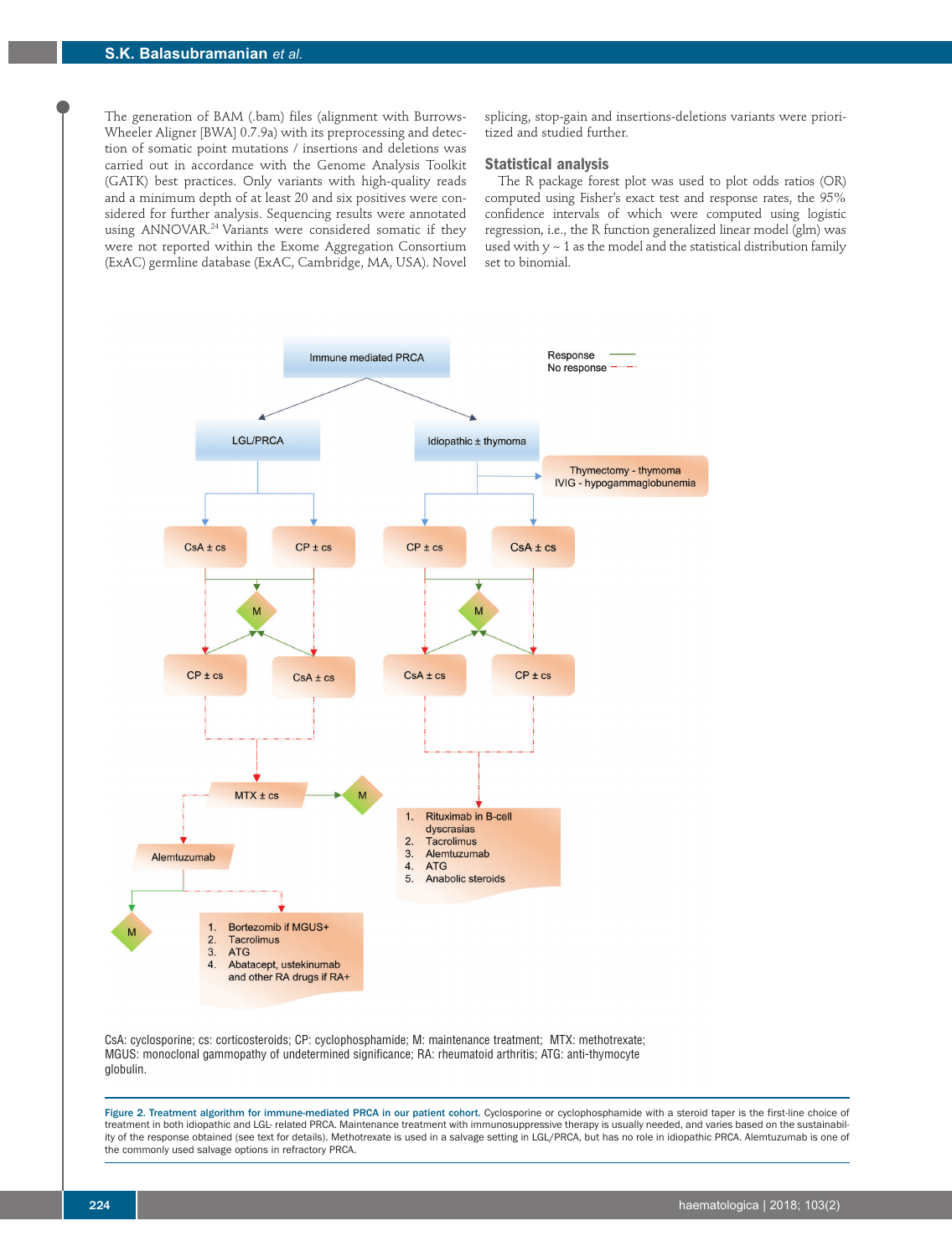## **Results**

## **Clinical features of PRCA**

From January 2000 to December 2016, we saw and treated 62 patients with PRCA who fulfilled the diagnostic criteria of one of the clinical subentities. The clinical classification of PRCA patients (n=62) in our cohort is demonstrated in *Online Supplementary Figure S1* and *Online Supplementary Table S2*. The pathogenesis of PRCA seen in our cohort of patients is illustrated in Figure 1. Excluding the DBA patients (*Online Supplementary Table S5*), the median age at presentation was 62 years (25-87 y) with a

#### Table 2. Treatment response rates in all aPRCA patients.

| <b>Treatment</b>                     | <b>First-line CRR</b> | <b>Overall CRR</b> | <b>ORR</b>        |  |
|--------------------------------------|-----------------------|--------------------|-------------------|--|
| Cyclosporine/tacrolimus <sup>*</sup> | 40% (10/25)           | 49% (34/70)        | 76% (53/70)       |  |
| CP                                   | $15\%$ $(1/7)$        | 27% (8/30)         | 45% (14/31)       |  |
| <b>MTX</b>                           | 0/4                   | $20\% (2/10)$      | $30\% (3/10)$     |  |
| $\mathbb{N} \mathbb{G}^{\omega}$     |                       |                    |                   |  |
| Rituximab <sup>\$</sup>              | <b>NA</b>             | $30\% (4/13)$      | $62\%$ (8/13)     |  |
| Alemtuzumab (Campath)                | <b>NA</b>             | $38\%$ (5/13)      | 54% (7/13)        |  |
| ATG                                  | <b>NA</b>             | $10\%$ (1/10)      | $30\% (3/10)$     |  |
| Others*                              | <b>NA</b>             | $40\%$ (6/15)      | $60\%$ ( $9/15$ ) |  |

#Tacrolimus used only in salvage setting when initial response to CsA was suboptimal or when intolerant to CsA in the first-line (7/11 patients responded in salvage treatment when response to CsA was suboptimal). "IVIG responses are elaborated in detail in Table 3. \*Rituximab used only in salvage setting when multiple prior IST failed. \*Others include danazol, mycophenolate mofetil (Cellcept), bortezomib (Velcade) ± steroids, and erythropoietin (Procrit). ATG: anti-thymocyte globulin; CP: cyclophosphamide (Cytoxan, CTX); CRR: complete response rate (CR/number treated); IVIG: intravenous immunoglobulin; ORR: overall response rate (CR+PR/number treated); MTX: methotrexate.

#### **Response Probabilities vs. Treatment**

| <b>Drugs</b>                                                                                                             | <b>Response Rate</b>                                                                                             | Response Probability (95% CI)                                                                                                                                                   |                                                          |
|--------------------------------------------------------------------------------------------------------------------------|------------------------------------------------------------------------------------------------------------------|---------------------------------------------------------------------------------------------------------------------------------------------------------------------------------|----------------------------------------------------------|
| Cyclosporine/Tacrolimus<br>Cyclophosphamide<br>Methotrexate<br>IVIG@<br>Rituximab<br>Alemtuzumab<br><b>ATG</b><br>Other* | 53/70(76%)<br>14/31(45%)<br>$3/10(30\%)$<br>19/33(58%)<br>8/13(62%)<br>7/13(54%)<br>$3/10(30\%)$<br>$9/15(60\%)$ | 0.757(0.649, 0.847)<br>0.452(0.286, 0.625)<br>0.3(0.085, 0.607)<br>0.576 (0.406, 0.734)<br>0.615(0.348, 0.841)<br>0.538(0.279, 0.784)<br>0.3(0.085, 0.607)<br>0.6(0.351, 0.817) |                                                          |
|                                                                                                                          |                                                                                                                  |                                                                                                                                                                                 | $\sim$ $\sim$ $\sim$<br>$\begin{array}{c} \n\end{array}$ |

0.075 0.3 0.45 0.6 0.75 0.9 1 **Response Probability** 

**B**

**A**

## **Proportion Responding**

**Odds Ratios** 

| <b>Drugs</b>                                | LGL                     | non-LGL                 | OR.          | P-value   |                          |               |                 |                |   |   |   |   |   |     |
|---------------------------------------------|-------------------------|-------------------------|--------------|-----------|--------------------------|---------------|-----------------|----------------|---|---|---|---|---|-----|
| Cyclosporine/Tacrolimus<br>Cyclophosphamide | 11/20(55%)<br>7/15(47%) | 42/50(84%)<br>7/16(44%) | 0.24<br>1.12 | 0.02<br>1 | $\blacksquare$           |               |                 |                |   |   |   |   |   |     |
| IVIG@                                       | 2/3(67%)                | 17/30(57%)              | 1.51         |           |                          |               |                 |                |   |   |   |   |   |     |
| Rituximab                                   | 1/2(50%)                | 7/11(64%)               | 0.6          |           | ⊷                        |               |                 |                |   |   |   |   |   |     |
| Alemtuzumab                                 | 6/8(75%)                | 1/5(20%)                | 9.47         | 0.1       |                          |               |                 |                |   |   |   |   |   |     |
| ATG                                         | 2/4(50%)                | 1/6(17%)                | 4.17         | 0.5       |                          |               |                 |                |   |   |   |   |   |     |
| Other*                                      | 2/7(29%)                | 7/8(88%)                | 0.07         | 0.04      | $\overline{\phantom{a}}$ |               |                 |                |   |   |   |   |   |     |
|                                             |                         |                         |              |           |                          |               |                 |                |   |   |   |   |   |     |
|                                             |                         |                         |              |           |                          | $\mathcal{P}$ | 3               | $\overline{4}$ | 5 | 6 | 7 | 8 | 9 | -10 |
|                                             |                         |                         |              |           |                          |               | Odds Ratio (OR) |                |   |   |   |   |   |     |

ATG: anti-thymocyte globulin; IVIG@: intravenous gammaglobulin (see also Table 3); other\* includes danazol, mycophenolate mofetil, bortezomib, erythropoietin, abatacept (Orencia), tofacitinib (Xeljanz).

Figure 3. Response probabilities across various treatment options in aPRCA. (A) Cyclosporine and tacrolimus are the most effective drugs for PRCA in our cohort. The details of IVIG response rates are elaborated in Table 3. Rituximab is used only in the salvage setting when the front-line options have failed, including commonly used salvage treatments such as alemtuzumab. ATG is used purely as a salvage option, but only shows mediocre, but acceptable, response rates. The other salvage treatment options include danazol, mycophenolate mofetil, bortezomib, erythropoietin, abatacept (Orencia), and tofacitinib (Xeljanz) etc., all of which show good response rates when used in the right setting (see text for details). (B) Response proportion for different treatment options: comparison between LGL *vs.* non-LGL PRCA groups. Cyclosporine and tacrolimus show better RR in the non-LGL group, whereas campath (alemtuzumab), though not statistically significant, works better<br>in LGL-PRCA. Patients with parvovirus PRCA, and those presenti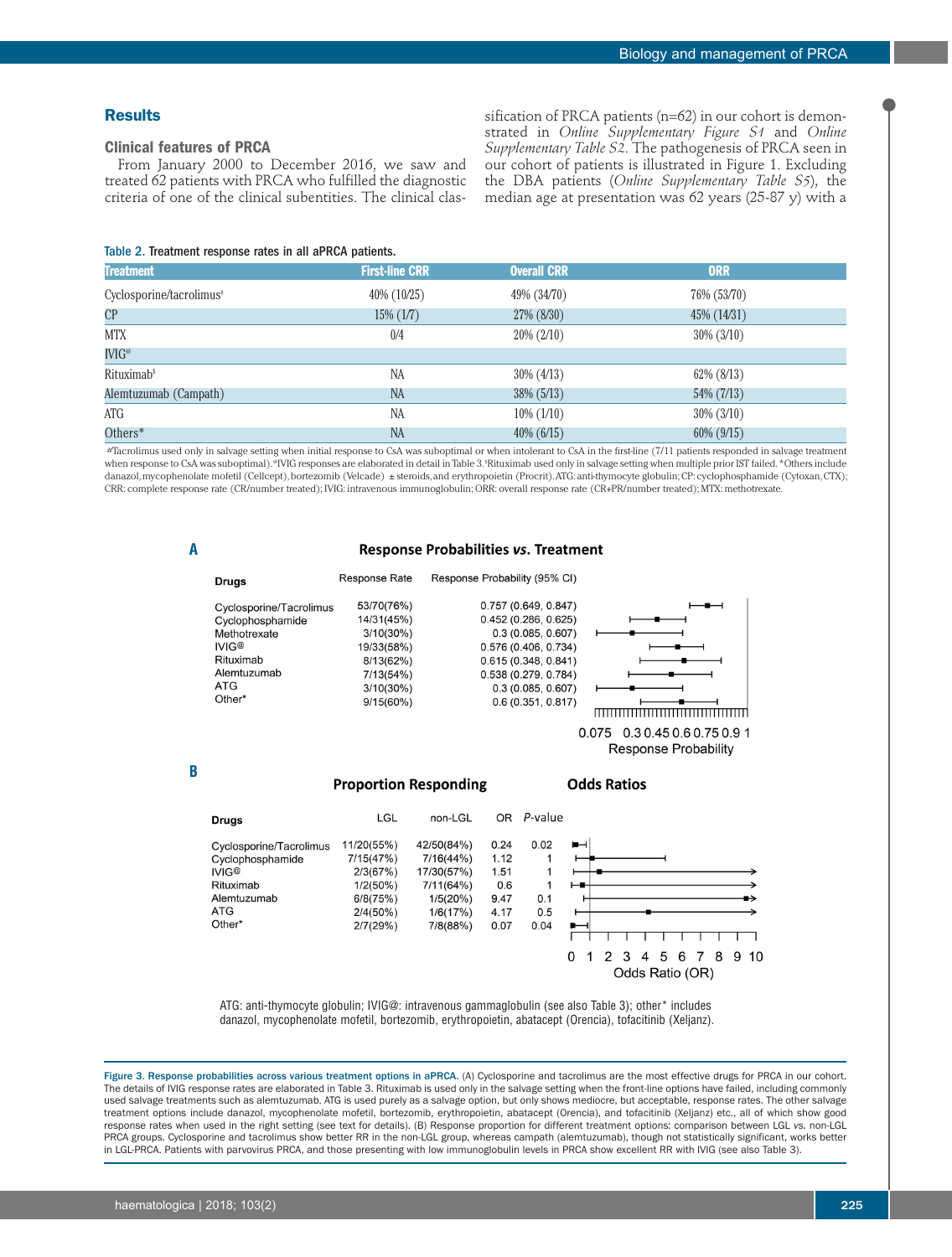| Table 3. Treatment response rates in LGL and non-LGL aPRCA patients. |  |
|----------------------------------------------------------------------|--|
|----------------------------------------------------------------------|--|

| <b>Treatment</b>                     | <b>First-line CRR</b> | <b>LGL-associated PRCA</b><br><b>Overall CRR</b> | <b>ORR</b>            | <b>First line CRR</b> | non-LGL PRCA<br><b>Overall CRR</b>           | <b>ORR</b>   |
|--------------------------------------|-----------------------|--------------------------------------------------|-----------------------|-----------------------|----------------------------------------------|--------------|
|                                      |                       |                                                  |                       |                       |                                              |              |
| Cyclosporine/tacrolimus <sup>®</sup> | 25% (2/8)             | $20\% (4/20)$                                    | 55% (11/20)           | 50% (9/18)            | 60% (30/50)                                  | 84% (42/50)  |
| CP                                   | (0/2)                 | $20\%$ (3/15)                                    | 47% (7/15)            | $20\%$ (1/5)          | $25\%$ (4/16)                                | 44% (7/16)   |
| <b>MTX</b>                           | (0/4)                 | $20\% (2/10)$                                    | $30\%$ (3/10)         | NA                    | NA                                           | NA           |
| $\mathbb{NIG}^{\omega}$              |                       |                                                  |                       |                       |                                              |              |
| Rituximab <sup>\$</sup>              | NA                    | (0/2)                                            | $50\%$ (1/2)          | <b>NA</b>             | $36\%$ (4/11)                                | 64% (7/11)   |
| Alemtuzumab                          | <b>NA</b>             | $63\%$ $(5/8)$                                   | 75% (6/8)             | <b>NA</b>             | (0/5)                                        | $20\%$ (1/5) |
| ATG                                  | <b>NA</b>             | $25\%$ (1/4)                                     | $50\% (2/4)$          | <b>NA</b>             | (0/6)                                        | $17\%$ (1/6) |
| Others*                              | <b>NA</b>             | (0/7)                                            | 29% (2/7)             | <b>NA</b>             | 75% (6/8)                                    | 88% (7/8)    |
|                                      | Parvovirus B19        |                                                  | PRCA with             |                       | Idiopathic PRCA refractory to $IST^{\simeq}$ |              |
| <sup>@</sup> IVIG Overall RR         | <b>PRCA</b>           |                                                  | hypogammaglobulinemia |                       | without LGL<br>with LGL                      |              |
|                                      | $100\%$ (4/4)         |                                                  | $100\%$ $(11/11)$     |                       | 13% (2/15)<br>66% (2/3)                      |              |

# Tacrolimus used only in salvage setting when initial response to CsA was suboptimal or when intolerant to CsA in the first-line (7/11 patients responded in salvage treatment when response to CsA was suboptimal). <sup>s</sup>Rituximab used only in salvage setting when multiple prior IST failed.Others include danazol, mycophenolate mofetil (Cellcept), bortezomib (Velcade) ±steroids, and erythropoietin (Procrit). £ Normal levels of gammaglobulins. ATG: anti-thymocyte globulin; CP: cyclophosphamide (Cytoxan, CTX); CRR: complete response rate (CR/number treated); IVIG: intravenous immunoglobulin; MTX: methotrexate; ORR: overall response rate (CR+PR/number treated).

slight male predominance (n=34, 55%; *P*=0.6). Among the aPRCA patients (*Online Supplementary Table S1*), most were idiopathic (n=32, 52%) or followed by LGL leukemia (n=14, 22%) or thymoma (n=9, 15%); less common were B19-related PRCA patients (n=4, 6%; *P*=0.00004). Intriguingly, one patient initially treated for LGL-associated PRCA was later found to be positive for parvovirus on repeated DNA polymerase chain reaction (PCR) testing. The clinical characteristics of the acquired immune-mediated PRCA groups are listed in Table 1. The median follow-up of aPRCA patients in our cohort was 40 months (range: 1-133 months). The total number of aPRCA patients who were in remission during the last follow up was 46 (including partial and complete). The median number of different therapeutic approaches used to achieve remission was two (range: 1-8). Maintenance treatment with immunosuppressive agents was usually continued for a year or two, at the least, and gradually tapered off if the disease was stable. The OS and diseasefree probability at 5/10 years in our cohort were 0.835 (95% confidence interval [CI] 0.695, 1) /0.674 (95% CI 0.472, 0.963) and 0.675 (95% CI 0.529, 0.861) /0.496 (95% CI 0.321, 0.764), respectively (*Online Supplementary Table S2*).

## **Immunological characterization of acquired immune-mediated PRCA patients**

The distributions of MGUS, hypogammaglobulinemia, presence of T-cell receptor (TCR) rearrangement, median CD4/CD8 ratio, median CD16/CD56 ratio, and Vβ expansion are listed in Table 1. There were eight cases in the idiopathic aPRCA group who had clonal TCR rearrangement but did not fulfill the criteria for LGL (Table 1 and *Online Supplementary Table S6*). The CD4/CD8 ratio was significantly lower among the LGL/PRCA group (0.2) compared to the idiopathic group with and without thymoma (0.9 and 1.5; *P*=0.0064) (*Online Supplementary Figure S2*). Some cases (n=6) of idiopathic aPRCA also demonstrated Vβ expansion. However, it appeared that there was a significant clinical overlap between LGL-associated and idiopathic cases of aPRCA.

#### **Mutational status of acquired PRCA patients**

The *STAT3* mutation in the LGL/PRCA patients were positive in 5/11 patients tested, whereas 17 patients tested negative in the idiopathic group. Mutational analysis using a targeted myeloid next-generation sequencing (NGS) panel (Nextera, Illumina; see Methods) was performed in a selected subgroup of patients during diagnostic workup of their anemia. No somatic clonal mutations typical of MDS were found in 12 patients tested with idiopathic, otherwise typical aPRCA. Alterations found in genes affected in MDS were present in five typical idiopathic aPRCA patients and were considered to be of germline origin (*Online Supplementary Table S7*). None of these patients fulfilled the diagnostic criteria for MDS.

#### **Immunosuppressive therapy**

A rational treatment algorithm applied to our patients is illustrated in Figure 2. The choice of our first-line treatment differed based on the underlying cause of PRCA. The first-line CRR, overall CRR and ORR are illustrated in Figure 3 (see also Table 2 and Table 3).

The most common first-line treatment used in idiopathic aPRCA was cyclosporine (CsA) combined with a steroid taper (prednisone [P]). This yielded an ORR of 76% (53/70) and first-line CRR and overall CRR of 40% (10/25) and 49% (34/70), respectively. Slight alterations in creatinine after initiation of CsA triggered periodic monitoring of kidney function. Further drug administration was either stopped or adjusted if creatinine trends worsened. ORR was better in non-LGL- *vs.* LGL-related PRCA (84% *vs.* 55%, *P*=0.01) (Figure 3B and Table 3). CsA was avoided as a first-line treatment, especially in patients with renal failure. Tacrolimus was used in salvage mode or in lieu of CsA when it was not tolerated by patients.

The second most common first-line choice of treatment was cyclophosphamide (CP, [Cytoxan, (CTX)]) with a steroid taper. ORR was 47% (14/30), first-line CRR 15% (1/7) and overall CRR 27% (8/30), i.e., lower than with CsA (*P*=0.6 and *P*=0.2, respectively). In subgroup analysis, there was no discernible difference in overall RR among the LGL and non-LGL group (Figure 3B and Table 3).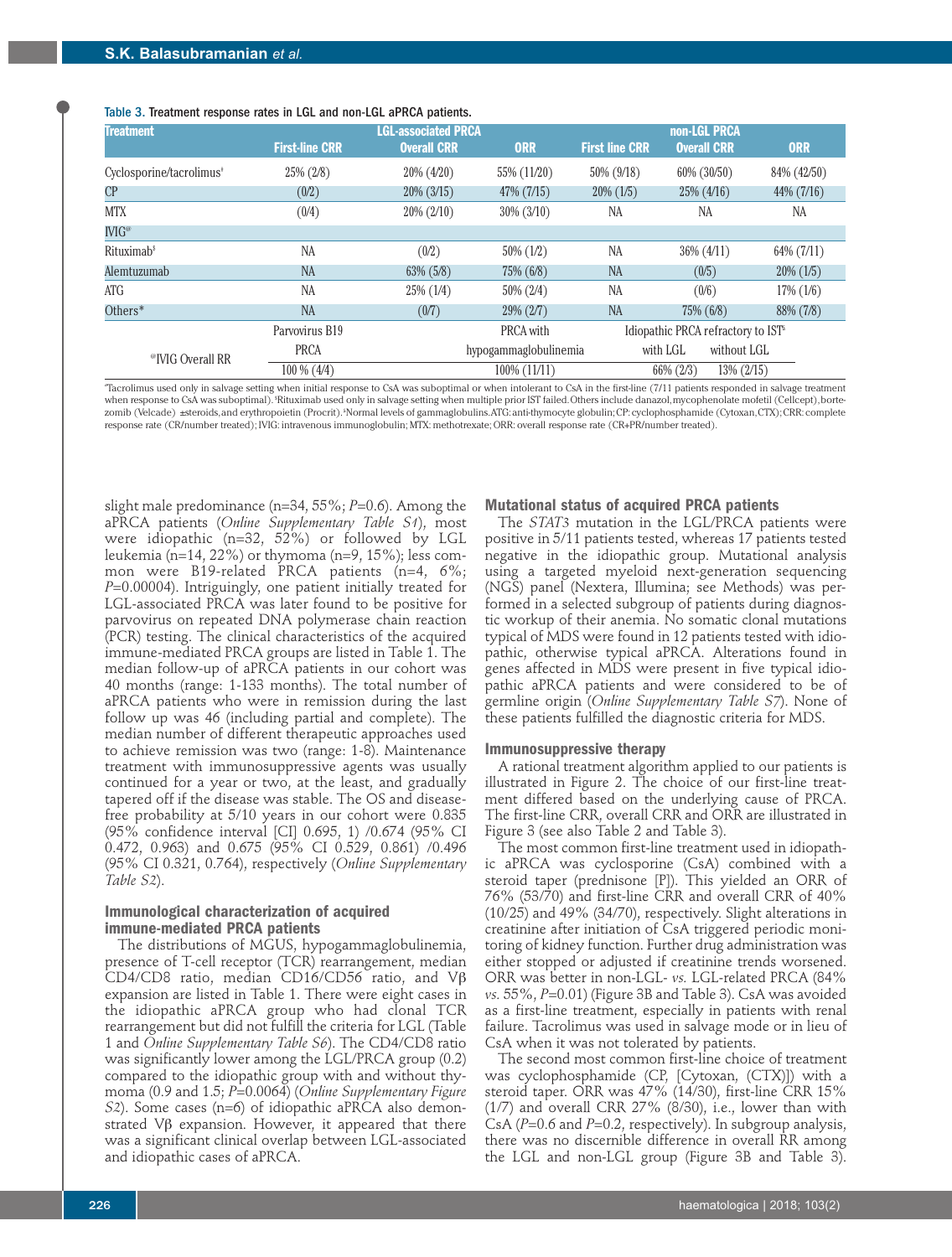| <b>Studies</b>                                  | <b>Etiology</b>               | <b>Drugs</b>                                                        | <b>Response rate (RR)</b>                        |
|-------------------------------------------------|-------------------------------|---------------------------------------------------------------------|--------------------------------------------------|
| Clark et al. <sup>39</sup> [n=37]; 1984         | 27 idiopathic                 |                                                                     |                                                  |
|                                                 | 10 secondary                  | Cytotoxic drugs <sup>*</sup> + cs                                   | 56% (18/32) remission                            |
|                                                 |                               |                                                                     | with cytotoxic drugs $* + cs$                    |
| Lacy et al. <sup>20</sup> [n=47]; 1996          | 25 idiopathic                 | IST (CsA & CTX)                                                     | <b>60% ORR</b>                                   |
|                                                 | 9 LGL leukemia                |                                                                     | (LGL/PRCA vs. idiopathic                         |
|                                                 | 4 thymoma                     |                                                                     | PRCA; 88% vs. 56%)                               |
|                                                 | 4 CLL- and 2 NHL-related PRCA |                                                                     |                                                  |
| Kwong <i>et al.</i> <sup>32</sup> [n=16]; 1996  | 9 idiopathic                  | CsA & cs                                                            | 23% (3/13) with cs, 66% (4/6) with CsA           |
|                                                 | 7 secondary (3 LGL)           |                                                                     |                                                  |
| Mamiya et al. <sup>33</sup> [n=150]; 1997       | 35 acute PRCA                 | CsA & cs                                                            | 82% (31/38) with CsA & 54% (50/92) with cs       |
|                                                 | 51 idiopathic                 |                                                                     |                                                  |
|                                                 | 64 secondary                  |                                                                     |                                                  |
| Casadeval et al. <sup>22</sup> [n=13]; 2002     | CKD and EPO antibodies        | <b>IST</b>                                                          | 46% (6/13)                                       |
| Sawada et al. <sup>35</sup> [n=73]; 2007        | Idiopathic                    | CsA & cs                                                            | 74% (23/31) with CsA, 60% (12/20) with cs        |
| Hirokawa et al. <sup>31</sup> [n=41]; 2008      | Thymoma                       | Surgical removal                                                    | 95% (19/20) with CsA, 46% (6/13) with cs         |
|                                                 |                               | of thymus + IST (CsA & CTX)                                         |                                                  |
| D'Arena et al. <sup>50</sup> [n=4]; 2009        | <b>CLL</b>                    | Rituximab                                                           | 100% complete remission at 16wks. post treatment |
| Risitano et al. <sup>43</sup> [n=12]; 2010      | 3 Thymoma                     | Alemtuzumab                                                         | CRR of 67% (8/12);                               |
|                                                 | (1 thymoma with MGUS),        |                                                                     | partial RR of 17% (2/12)                         |
|                                                 | remaining idiopathic          |                                                                     |                                                  |
| Crabol <i>et al.</i> <sup>45</sup> [n=10]; 2013 | Parvovirus B19+               | <b>IVIG</b>                                                         | 90% (9/10) after first course                    |
| Wu et al. <sup>36</sup> [n=34]; 2016            | 15 idiopathic                 | $CsA \text{ } \nu s. \text{ } cs \text{ } \nu s. \text{ } cs + CSA$ | CRR of 27.8% vs. 6.67%                           |
|                                                 | 5 thymoma                     |                                                                     | vs. 66.7%                                        |
|                                                 | 7 LGL                         |                                                                     |                                                  |
|                                                 | 7 others <sup>#</sup>         |                                                                     |                                                  |
| Korde et al. <sup>52</sup> [n=51]; 2016         | 12 MGUS                       | Only 7 were treated                                                 | 43% (3/7) CRR                                    |
|                                                 |                               | with bortezomib & lenalidomide                                      |                                                  |
|                                                 | 32 idiopathic                 | Etiology based                                                      |                                                  |
|                                                 | 14 LGL                        | therapeutic approach;                                               |                                                  |
|                                                 | 9 thymoma                     | CsA/tacrolimus, CTX, MTX, IVIG,                                     | As in Figure 3 and                               |
| Present study [n=62]<br>4 congenital            | 4 parvovirus B19+             | alemtuzumab, rituximab, ATG and others^                             | Tables 2 & 3                                     |

\*6 Mercaptopurine, azathioprine and cyclophosphamide. ^Others include danazol, mycophenolate mofetil, bortezomib, erythropoietin, abatacept (Orencia), and tofacitinib (Xeljanz). # Others include viral cause and mismatched allogeneic stem cell transplant. LGL: large granular lymphocytic; CLL: chronic lymphocytic leukemia; MGUS: monoclonal gammopathy of undetermined significance; CsA: cyclosporine; cs: corticosteroids; CTX: cytoxan (cyclophosphamide); IST: immunosuppressive therapy; IVIG: intravenous gammaglobulin; CKD: chronic kidney disease; EPO: erythropoietin; ORR: overall response rate; CRR: complete response rate; MTX: methotrexate; ATG: anti-thymocyte globulin; LGL/PRCA: large granular lymphocytic leukemia related/pure red cell aplasia; NHL: non-hodgkin lymphoma.

Occasionally, methotrexate (MTX) was used as a first-line choice of treatment with a steroid taper, especially in the context of LGL-associated PRCA: the overall CRR remained low (20%, 2/10) along with the ORR (30%, 3/10) (Figure 3A and Table 2).

Table 4. Outcomes of PRCA reported from different studies.

In our cohort, 13 refractory patients received Campath (alemtuzumab) therapy with an ORR of 54% (7/13) (Figure 3A and Table 2). Campath, used only as a salvage option on a compassionate basis, showed promising results in the LGL-associated PRCA group, with an ORR of 75% and overall CRR of 63% (Figure 3B and Table 3). Campath was given at a dose of 10 mg/week for 4-6 weeks following a test dose of 3 mg in the first week, and assessed for response with careful monitoring of the blood counts. Epstein-Barr virus (EBV) and cytomegalovirus (CMV) testing were carried out prior to starting campath

so that appropriate antiviral prophylaxis could be given with the drug. Patients with good responses stayed on a maintenance dose of 10 mg subcutaneously every four to eight weeks based on their response; in most cases, clinical response was associated with the improvement of relative - or when present - absolute lymphocytosis and a decrease in the percentages of LGL in the blood. None of our patients had any adverse events following the use of campath at this dose. When anti-thymocyte globulin (ATG) was used in otherwise refractory aPRCA, ORR was low at 30% with only 1/10 patients showing a CR (Figure 3, Tables 2 and Table 3). Rituximab, used only in the salvage setting (mainly deployed in situations where the patients failed multiple T-cell-directed immunosuppressive therapy), showed similarly low RR (overall CRR 36% and ORR 64%; Table 2 and Table 3).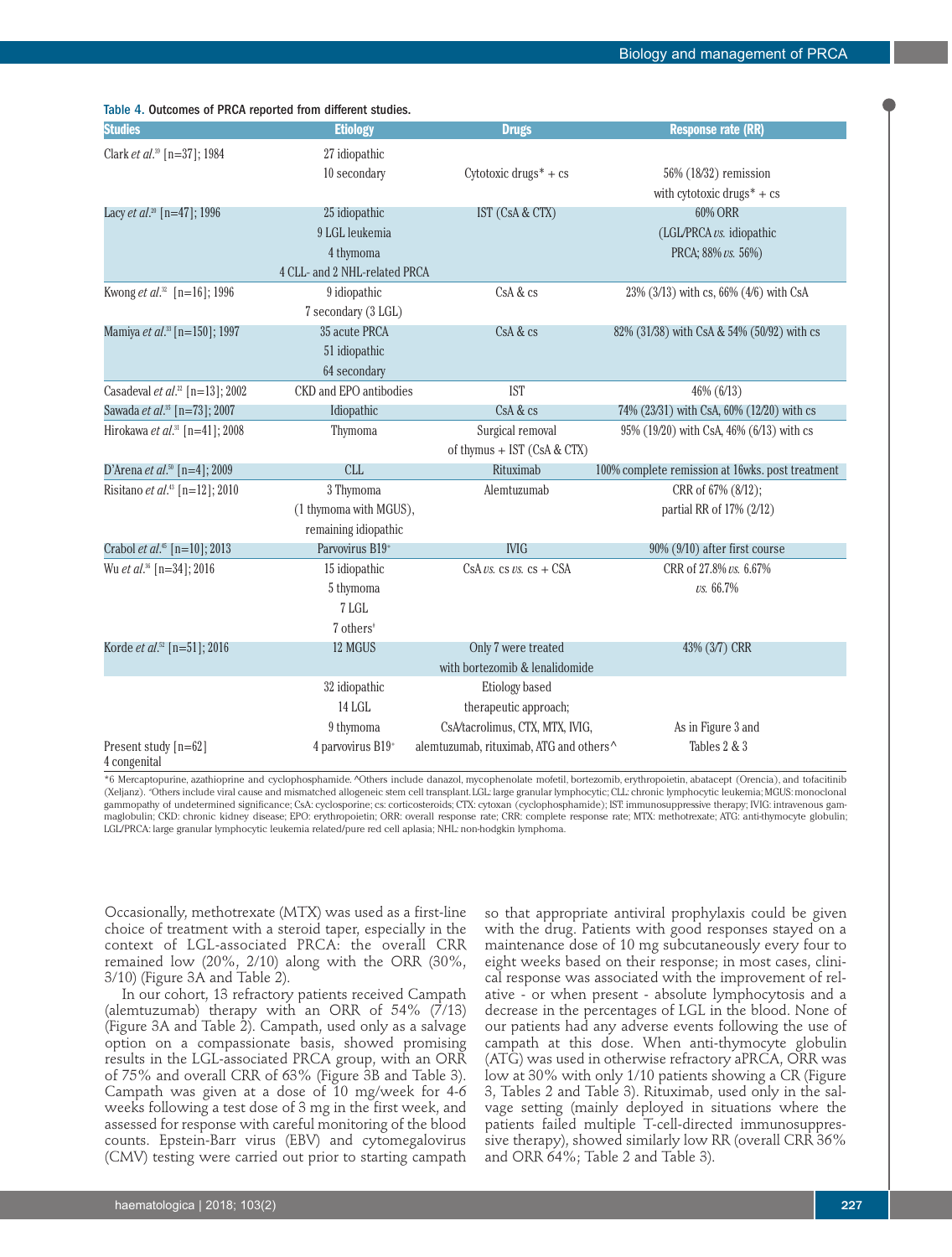#### **Special considerations**

Intravenous immunoglobulin (IVIG), primarily used in parvovirus-related PRCA, showed a 100% ORR in four selected patients (Table 3), and 3/4 patients remained in complete remission during their last follow up (median follow-up of 23.4 months), except for one patient whose response only lasted for about three months, and who was still not in CR after several rounds of different immunosuppressive therapies (IST). IVIG was also found to be effective in patients with low immunoglobulins (including Good's syndrome) with an excellent ORR (11/11, 100%), however, the response was short-lived, lasting less than three months for most, with the exception of three patients who remained in CR, requiring only monthly maintenance of IVIG. The response to IVIG was only mediocre when used in idiopathic aPRCA patients who were refractory to prior rounds of multiple IST (22%, 4/18; Table 3). In two patients with MGUS and PRCA, bortezomib (Velcade) was used and a CR and PR were achieved. Similarly, a response was seen in patients with immunoplasmacytic lymphoma/von Waldenstrom's macroglobulinemia. Out of nine patients with thymoma, one achieved a CR after thymectomy without additional treatment; 6/7 remained in CR after requiring maintenance IST. With respect to DBA patients in our cohort, 3/4 were responsive to prednisone and/or anabolic steroids until the end of last follow up.

Other salvage options used include anabolic steroids (danazol), mycophenolate mofetil (cellcept), abatacept (orencia), tofacitinib (xeljanz) and epoetin alfa (procrit). Orencia and cellcept were used primarily in LGL PRCA patients who failed to respond to campath, our first-line salvage option for them. In general, second-line salvage options, used in the right setting, showed a moderate ORR of 60%, but an overall RR of 88% in the non-LGL group (Figure 3, Table 2 and Table 3).

## **Discussion**

Progress in the management of rare diseases relies on the accumulation of empiric experiences, integrative analyses of several cases, and rarely, clinical trials. Guidelines for the management of PRCA are incomplete and, outside of a few referral centers, patients rely on the inquisitive minds of their hematologists. Given the rarity of this condition, we were inspired to further investigate the large number of cases of PRCA seen in our institution. A summary of our diagnostic approach and treatment results, and study outcomes previously published, are shown in Table 4. We also studied patient etiology, clinical phenotypes, immunological characteristics and genomic data. Our diagnostic approach was based on rational steps to exclude congenital disease (rare in adults), and malproductive anemia, which includes nutritional deficiencies, systemic diseases, and iatrogenic/drug-related diseases. Thereafter, infectious etiologies, in particular B19-mediated TAC, were distinguished in order to arrive at idiopathic- and pathophysiologically-related T-LGL cases. The diagnostic fractions obtained by this approach likely reflect those that would be seen in the community. Idiopathic aPRCA is present in a high percentage of cases and is likely T-cell-mediated. There are also reports of PRCA mediated by antibodies specific for erythroid progenitors.10,13 Mature red cells would have to lack such a tar-

get antigen as they would have been annihilated otherwise, as is the case in hemolytic anemia. While anti-EPO antibodies have been invoked in some cases treated with recombinant EPO, in our cohort not a single case suggested the presence of such antibodies. Nevertheless, rare responses to rituximab may imply the presence of erythroid antibodies in an occasional patient, but routine laboratory tests are not available to identify such patients. Lastly, the identification of clonal mutations, including subclonal hierarchy, with an assigned role in MDS may seem to suggest some are cases of "missed" MDS, or early developing MDS, but our results do not support this notion. Conversely, the presence of clonal events in older patients may simply be consistent with the diagnosis of clonal hematopoiesis of indeterminate potential (CHIP) or underscore, as in aplastic anemia, the contraction of normal progenitor and stem cell pools with a greater likelihood of detecting clonal events.25,26

The most common form of idiopathic aPRCA is mediated by a spectrum of T-cell responses, ranging from polyclonal to oligo and monoclonal, as seen in T-LGL where it constitutes a maximally skewed version of an originally polyclonal response. The presence of *STAT3* mutations may support this notion,<sup>27</sup> as *STAT3* mutant clonal cells are usually a subfraction of clonally TCR-rearranged cytotoxic lymphocytes (CTL) as determined by quantitative analyses of TCR Vβ-chain sequencing (*data not shown*). Similarly, Vβ flow cytometry performed herein showed increased clonal skewing in some cases of aPRCA short of fully defined monoclonal expansion (Figure 1B). It is possible that a similar process is present in patients with B-cell dyscrasias. Abnormal B-cell or plasma cells can trigger a cross-reactive T-cell response28 that can evolve from polyclonal to clonal and be further fixed by *STAT3* mutations. Such a scenario would explain the need to treat underlying B-cell/plasma cell lymphoproliferative processes, even if it is otherwise asymptomatic. Indeed, the presence of severe anemia may upstage the morphologically weighted severity of these conditions. Similar processes may also be operative in cases with thymoma, wherein a clearly ISTsensitive process is maintained by the presence of thymoma and interrupted by thymectomy. An alternative mechanism may be operative in hypogammaglobulinemia, wherein excessive, possibly cross-reactive responses are triggered by antigens that cannot be cleared due to the underlying immunodeficiency, as in cases of hypogammaglobulinemia in Good's syndrome.<sup>29</sup> Significantly, some cases of aPRCA have also been described in the context of NK-LGL,<sup>30</sup> but while occasional cases did show nonspecific elevation of NK cells, we did not encounter such situations in our patients.

The proper distinction of pathogenetic mechanisms is essential for selecting the most effective therapeutic modality. Historically, CsA has by far been the most successfully used drug in the treatment of idiopathic aPRCA, with responses ranging from 66-95%.<sup>31-36</sup> However, most of these studies did not examine a rational selection of treatments in various clinical contexts, nor did they compare efficacies to those of other available drugs. Herein, the systematic administration of CsA showed a similar response rate, however, a subgroup analysis revealed better responsiveness of non-LGL *vs.* T-LGL-associated PRCA. Tacrolimus showed activity as a salvage option in a few reports, $37,38$  and we were able to substantiate those findings in our study. While no head-to-head comparisons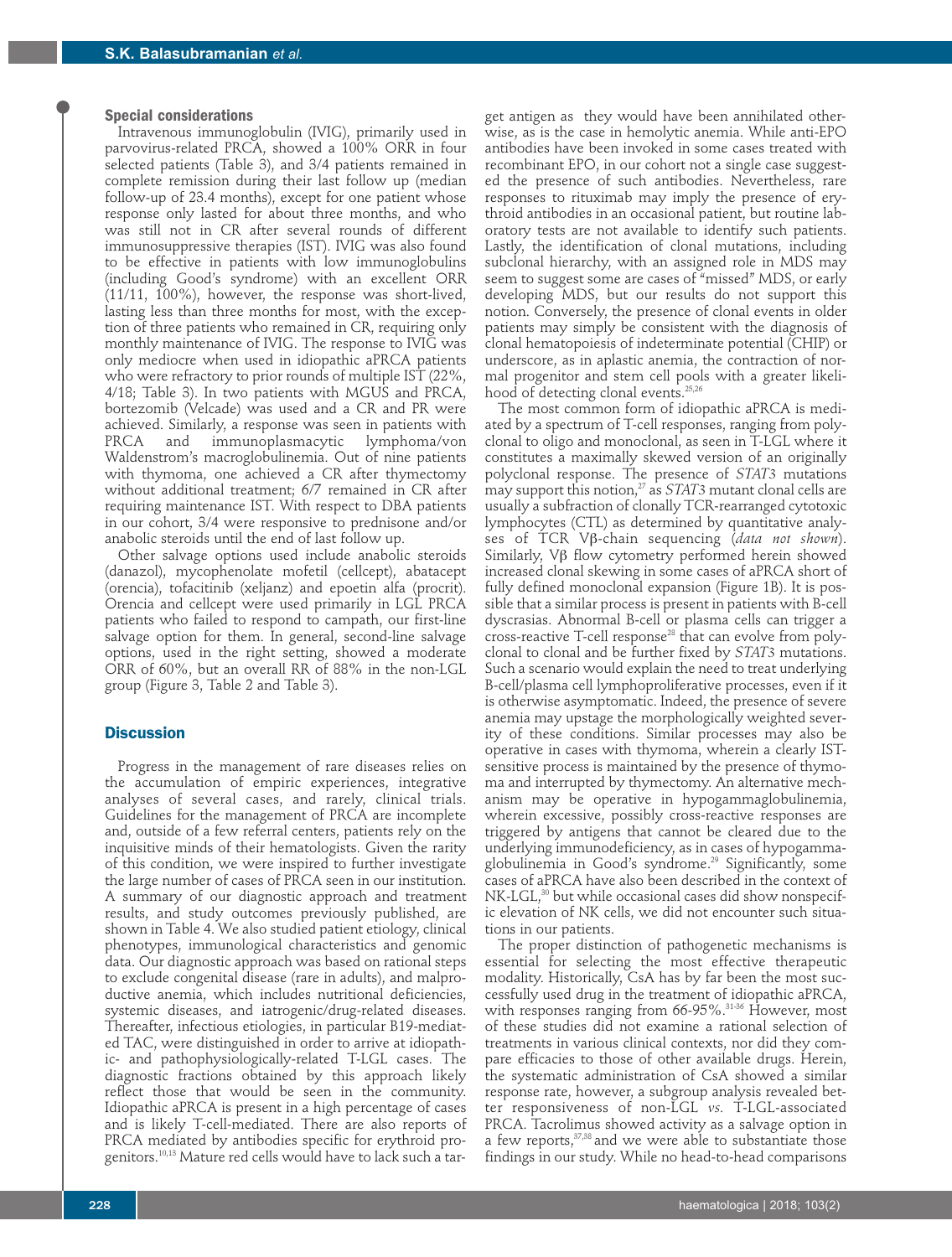were conducted, previous reports suggested lower response rates to CTX *vs.* CsA, but prior studies utilized various combinations of CTX and involved relatively small numbers of patients.<sup>20,31,39</sup> Nevertheless, given results comparable to CsA, CTX remains a front-line option in aPRCA, particularly in older patients and taking into consideration the oncogenic risks associated with chronic exposure to CTX. Despite the widespread application of MTX in T-LGL, its utility is mostly in the treatment of idiopathic or LGL-associated neutropenia, and results with MTX in aPRCA appear to be inferior to those of CsA or CTX.

Conceptually, the lack of response to IST may be due to insufficient intensity or alternate pathophysiology. Assuming that the latter forms are rare, salvage IST agents include campath and ATG. Campath has been effective in autoimmune disorders and in  $T$ -LGL,  $40-42$  thus, we and others treat aPRCA with this drug,<sup>43,44</sup> using low-dose subcutaneous regimens to limit infectious complications. Our experience with campath in aPRCA has shown that it yields the highest number of meaningful responses in patients, including those refractory to CTX or CsA and those who could not tolerate calcineurin inhibitors. Despite the small number of patients, our results indicate that the best response can be expected in T-LGL-associated PRCA. The concern of IST-related infectious complications with campath dictates antimicrobial-antiviral prophylaxis and careful monitoring. With these measures and low-dose subcutaneous treatment, the risks appear to be manageable. ATG has been reported to be used in a few patients with aPRCA. It was used in our series as a salvage option that had an acceptable success rate.

The identification of B19-related chronic PRCA or TAC has obvious therapeutic implications.45,46 Indeed, the results herein are similar to those of a published series:<sup>45</sup> 3/4 patients receiving IVIG for parvovirus PRCA responded with durable remissions. It is possible that patients with immunodeficiency, even in the absence of diagnostic signs of B19, may benefit from IVIG that could clear a hypothetically unrecognized viral agent. We recorded responses in hypogammaglobulinemic patients (including Goods syndrome), who received IVIG as preparation for IST. Responses to IVIG in auto-antibody mediated PRCA have been reported previously.<sup>47</sup>

Contrasting results have been reported with rituximab in aPRCA patients refractory to multiple IST.48,49 *Ex juvantibus* responsiveness to rituximab indicates a potentially B-cell mediated disease,<sup>50</sup> or implies that PRCA may be a paraneoplastic syndrome of a coexisting B-cell dyscrasia.<sup>51</sup> Consequently, one would not expect responses to rituximab in idiopathic or T-LGL-associated PRCA. Similarly, coexisting MGUS or plasma cell disorders have been successfully treated with bortezomib,<sup>52</sup> and we were also able to make a similar observation in otherwise refractory aPRCA with co-associated Immunoglobulin G (IgG) or Immunoglobulin M (IgM) gammopathy.

In summary, the succession of treatments was rationally decided upon in order to include the most likely target and least intense treatment, i.e., CsA or CTX, as a first-line choice, while salvage therapeutic options could include either B-cell-directed modality, anabolic steroids or higher intensity of immunosuppression. While the resulting salvage RR is likely due to the regimen applied, we cannot rule out the cumulative effects of such increased immunosuppression with sequentially used immunosuppressive agents.

Allogenic bone marrow transplant has been tried in the past for DBA patients who are refractory to steroids,<sup>53</sup> however, the timing of transplant for acquired immune-mediated PRCA can still be debated as, to date, there are no randomized studies exploring the potential benefit of early bone marrow transplant. Arguably, it could be a potential option for medically refractory disease failing multiple different ISTs.<sup>54</sup>

In conclusion, the proper management of PRCA requires consideration of the clinical context, which can provide clues to the therapeutic modality, especially in the refractory setting.

#### *Funding*

*This work was supported by the EPE1509JM - Edward P. Evans Foundation, R01HL123904 – NHLBI, R01HL118281 – NHLBI, R01HL128425 – NHLBI*

#### **References**

- 1. Brown K, Young N. Parvovirus B19 infection and hematopoiesis. Blood Rev. 1995; 9(3):176-182.
- 2. Thompson DF, Gales MA. Drug‐induced pure red cell aplasia. Pharmacotherapy. 1996;16(6):1002-1008.
- 3. Stohlman F, Quesenberry P, Howard D, Miller M, Schur P. Erythroid aplasia: an autoimmune complication of chronic lymphocytic leukemia. Clin Res. 1971;19:566.
- 4. Masauzi N, Tanaka J, Watanabe M, et al. Primary Waldenström's macroglobulinemia associated with pure red cell aplasia in which Ts/c lymphocytes inhibiting erythroid precursors were detected. [Rinsho ketsueki] Jpn J Clin Hematol. 1993; 34(3):355-361.
- 5. Kobayashi T, Hanada T, Sato Y, et al. A case of pure red cell aplasia with monoclonal gammopathy: immune-mediated

inhibition of erythropoiesis. [Rinsho ketsueki] Jpn J Clin Hematol. 1987; 28(11): 2029-2033.

- 6. Orchard J, Myint H, Hamblin TJ. A patient with myeloma who still has pure red cell aplasia despite the most intensive immune modulation. Leuk Res. 1997;21(4):353-354.
- 7. Abkowitz JL, Kadin ME, Powell JS, Adamson JW. Pure red cell aplasia: lymphocyte inhibition of erythropoiesis. Br J Haematol. 1986;63(1):59-67.
- 8. Levitt LJ, Reyes GR, Moonka DK, et al. Human T cell leukemia virus-I-associated T-suppressor cell inhibition of erythropoiesis in a patient with pure red cell aplasia and chronic T gamma-lymphoproliferative disease. J Clin Invest. 1988;81(2):538.
- 9. Bailey RO, Dunn HG, Rubin AM, Ritaccio AL. Myasthenia gravis with thymoma and pure red blood cell aplasia. Am J Clin Pathol. 1988;89(5):687-693.
- 10. Casadevall N, Dupuy E, Molho-Sabatier P,

et al. Autoantibodies against erythropoietin in a patient with pure red-cell aplasia. N Engl J Med. 1996;334(10):630-633.

- 11. Dessypris EN, Krantz SB, Roloff JS, Lukens JN. Mode of action of the IgG inhibitor of erythropoiesis in transient erythroblastopenia of children. Blood. 1982;59(1):114-123.
- 12. Duchmann R, Schwarting A, Poralla T, zum<br>Büschenfelde K-HM, Hermann E. Büschenfelde Thymoma and pure red cell aplasia in a patient with systemic lupus erythematosus. Scand J Rheumatol. 1995;24(4):251-254.
- 13. Peschle C, Marmont AM, Marone G, et al. Pure red cell aplasia: studies on an IgG serum inhibitor neutralizing erythropoietin. Br J Haematol. 1975;30(4):411-417.
- 14. Williamson P, Oscier D, Bell A, Hamblin T. Red cell aplasia in myelodysplastic syndrome. J Clin Pathol. 1991;44(5):431-432.
- 15. Kaznelson P. Zur entstehung der blutplättchen. Verh Dtsch Ges Inn Med. 1922;34:557-559.